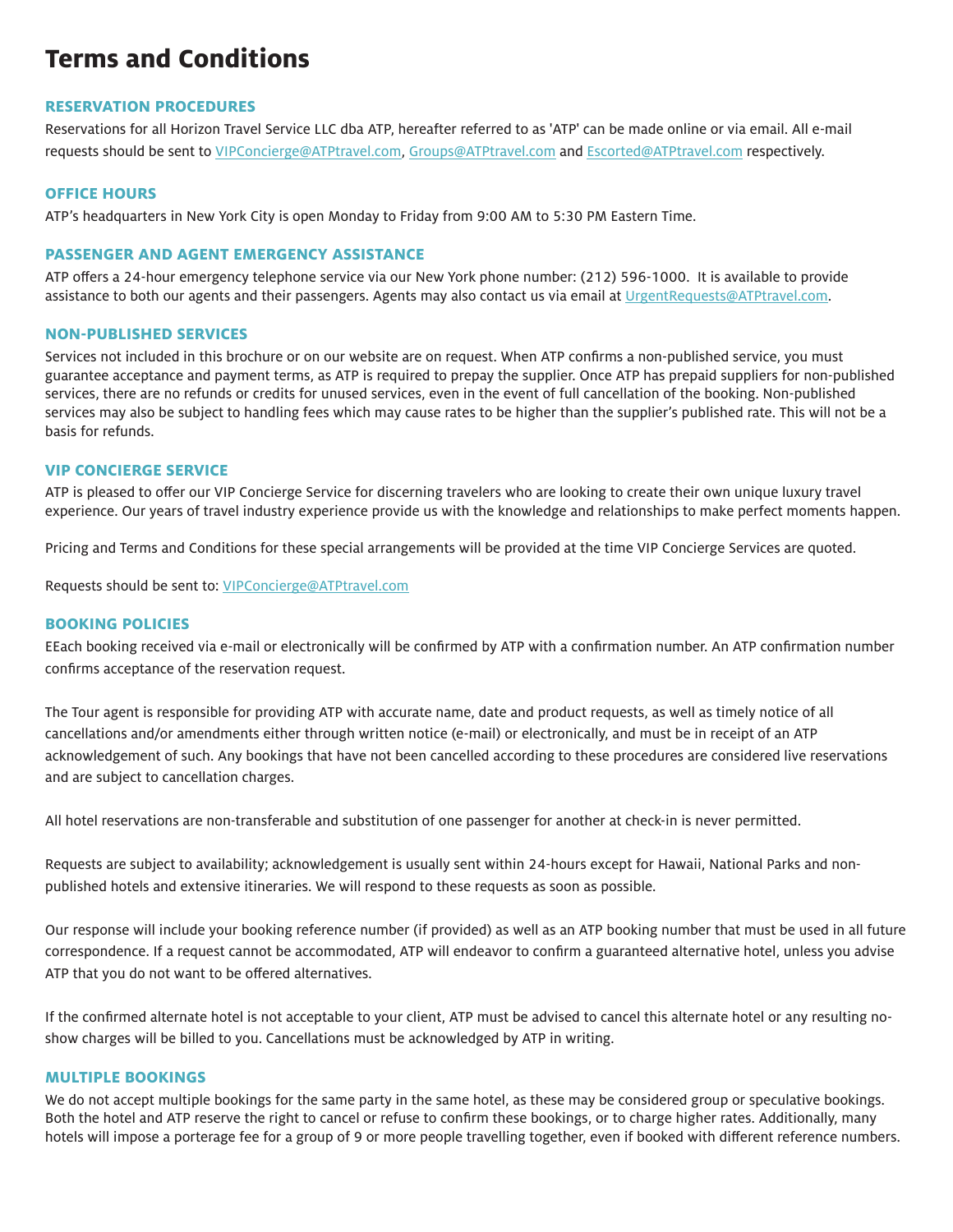## **BEDDING**

As most of our rooms are run-of-the-house, neither ATP nor the hotels guarantee one bed per person in doubles, triples and quads. Double rooms may contain only one double bed. Passengers requiring separate beds should specifically request this at time of booking. Separate beds will then be placed "on request", but cannot be guaranteed. Triple and quad rooms usually contain two beds, one of which may be a rollaway or sofabed. The occupancy of a room is defined by the number of paying adults and not by the configuration or number of beds provided. Additional rollaway beds are available at an extra charge, payable directly to the hotel, but their availability cannot be guaranteed.

#### **BOOKING MODIFICATIONS**

To prevent speculative bookings, hotels often regard certain booking modifications as cancellation and re-booking. These modifications include (but are not limited to) name changes and changes of duration. In these instances, cancellation charges may apply and there is no guarantee that the new booking will be at the original rate. In some circumstances, the room may no longer be available.

#### **BLACKOUTS**

Blackouts can be enforced by suppliers at any time. During blackouts, hotels are in critical occupancy status and are only prepared to honor existing reservations. Name and date changes may not be permitted after existing reservations have been reported to the hotel.

#### **EARLY CHECK-OUT**

Hotels regard early check-out as cancellation of remaining nights and penalties will apply. Some hotels charge full penalty for early check-out.

#### **CANCELLATION POLICIES**

ATP acknowledges and confirms all booking activity: from the initial reservation to any changes and cancellations thereafter. It is your responsibility to ensure you have an ATP confirmation for your latest activity or you will be charged accordingly.

Detailed information regarding the specific cancellation policies that apply to the hotels or services that you have booked through us are available on the booking confirmation. If different cancellation policies are shown for a single stay, the strictest will automatically be applied.

ATP maintains separate change and cancellation policies from hotel or service suppliers. No third party is authorized to make representations of any kind on behalf of ATP.

#### **ITINERARY CHANGES BY CLIENTS**

Once the passenger has arrived in the USA and/or Canada, itinerary changes can only be made by contacting ATP and will need to be approved by the agent if additional fees apply. Any changes or cancellations will be subject to the cancellation charges detailed above.

#### **CUSTOMER SERVICE WHILE TRAVELLING WITH US**

When passengers have problems, concerns or need to cancel a reservation for a hotel or service, ATP is fully committed to addressing these concerns immediately rather than after they return.

Passengers or their agents must immediately contact the New York office by telephone at (212) 596-1000. The line is answered 24-hours a day, 7-days a week by trained passenger assistance specialists who can resolve the majority of issues on the spot.

All claims must be sent by e-mail to VIPConcierge@ATPtravel.com within (30) thirty days from the service date, along with any supporting documents. ATP will endeavor to reply within a reasonable amount of time, usually between (5) five and (21) twenty-one business days, depending on the complexity of the claim.

If passengers do not contact our offices at the time of the problem, we reserve the right to turn down requests for compensation.

# **AFTER TRAVEL SERVICES AND REQUESTS FOR BILLING ADJUSTMENTS**

All correspondence regarding passenger complaints and requests for billing adjustments pertaining to Escorted Tours must be sent via email at VIPConcierge@ATPtravel.com. Passenger complaints and requests for refunds and adjustments must be made in writing within 45 days after our services are rendered. We will decline to review claims submitted more than 45 days after services have been rendered. ATP will do its utmost to respond to passenger complaints/adjustments as soon as possible after thoroughly reviewing all relevant details, but we have up to 21 days to respond to claims.

#### **PASSENGER COMPLAINTS RELATED TO CREDIT CARD CHARGES BY SUPPLIERS**

If your reservation was made in accordance with our Terms and Conditions, and your passenger's complaint is related to disputed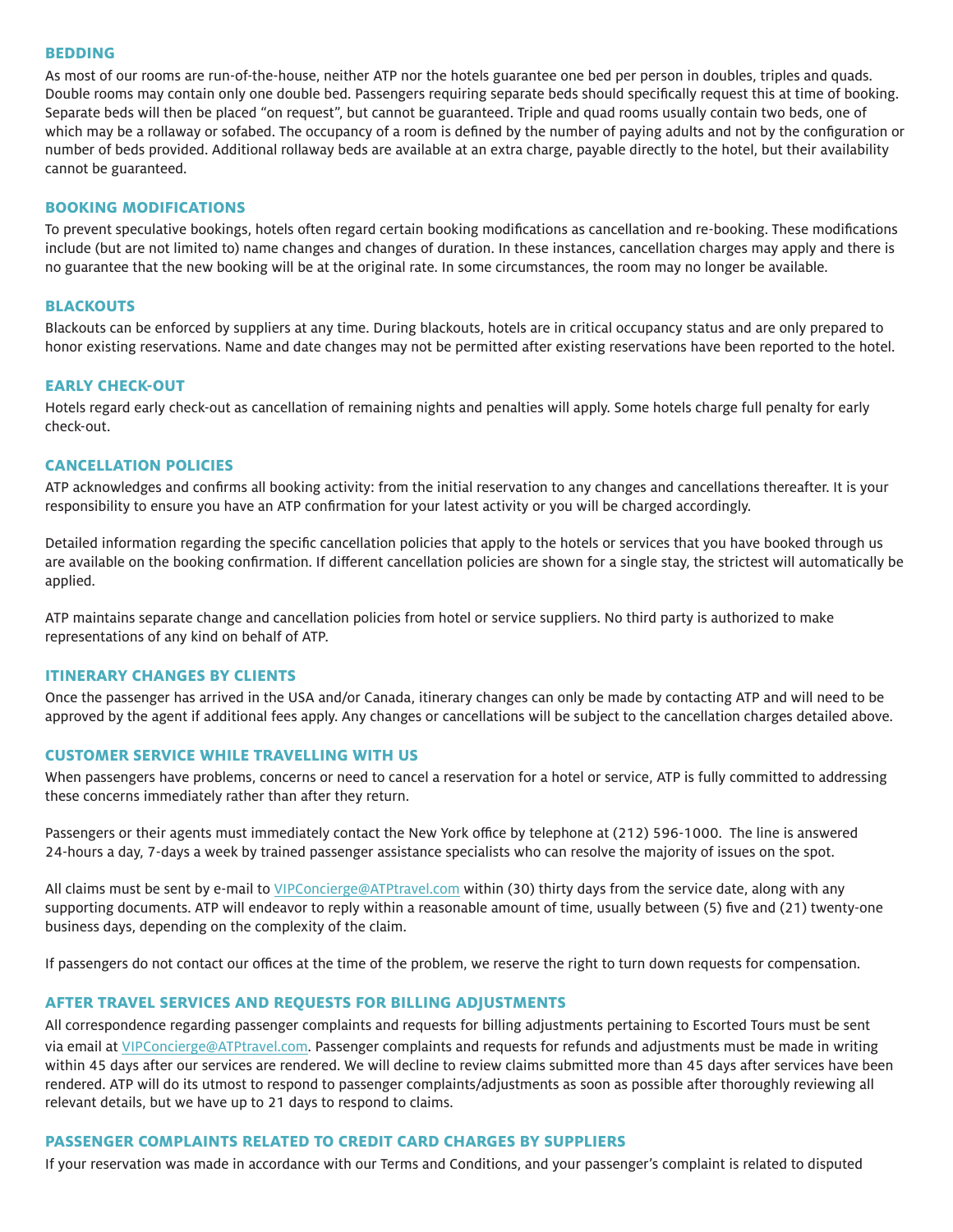charges for room and tax made to your client's credit card by a supplier, ATP will make a reasonable effort to work with all parties involved to resolve the dispute. We require a credit card receipt or statement. ATP is not responsible for the investigation of incidental charges made to a client's credit card.

# **BILLING FOR RESERVATIONS WITH PENDING PASSENGER COMPLAINTS**

Please be aware that ATP does not authorize any deductions of amounts due for pending claims. All amounts due are as invoiced unless otherwise notified in writing by ATP.

# **FINAL DETERMINATION REGARDING PASSENGER COMPLAINTS AND REQUESTS FOR BILLING ADJUSTMENT**

ATP reserves the right to make a final determination on any passenger complaint or request for a billing adjustment. These will be considered based on the policies, procedures and requirements set forth in these Terms and Condition and related documentation.

# **ESCORTED TOURS PROCEDURES**

#### **TOUR PRICES**

- Children's rates apply to passengers 16 and under sharing a room and using existing bedding with 2 full-paying passengers regardless of age). Bedding preferences may be indicated when your reservations are made. We cannot guarantee that the hotel will be able to fulfill them at no additional charge.
- The maximum total room occupancy allowed for our Escorted Tours is 4 people, regardless of age.
- ATP strongly recommends that children be a minimum of 12 years old to participate in our Escorted Tours and bookings for children under 8 will not be accepted.
- The full names of all adults and children must be provided. Child ages must be advised at time of booking.
- Tour prices include hotel porterage for one bag per person only. Due to space limitations, ATP cannot guarantee that extra bags will be permitted on the coach. If space does permit, passengers will be charged US\$ 4 per bag, per day or each additional bag. This additional charge will be collected at tour departure. Porterage is not included at any pre and/or post hotels.
- Tour prices do not include driver or guide gratuities.

#### **MINIMUM AGE FOR ROOM OCCUPANCY**

On tours that overnight in Las Vegas, one person per room must be a minimum of 21 years old. On all other tours, one person per room must be a minimum of 18 years old.

# **TOUR CANCELLATION**

We reserve the right to cancel a departure 30 days prior and/or to operate a tour in a minibus with a driver/guide should the number of participants warrant it.

#### **ITINERARY CHANGES**

- If additional buses are added to a departure date, we reserve the right to reverse and/or modify the itinerary. Any changes will be notified a minimum of 30 days prior to departure.
- ATP reserves the right to substitute alternate hotels of similar or higher quality as determined by our hotel rating system.

#### **ADDITIONAL PRE AND POST SERVICES**

For an enhanced tour experience, ATP offers a wide variety of additional services to complement the escorted tour:

- Pre- and post-hotels. ATP has protected a block of rooms at selected hotels from which the tour starts and ends for your passengers' convenience.
- ATP offers local airport transfers and sightseeing tours at each gateway city. These services can be added to our Escorted Tours program at a separate cost.
- Our Escorted Tours Pre/Post-Package includes round-trip airport transfers (seat-in basis or by hotel shuttle, no Meet & Greet), 2 pre-nights and 1 post-night. Select Pre/Post-Packages also include a city sightseeing tour in the gateway city. This sightseeing tour may only be offered in English and not in the language booked for the actual Escorted Tour.
- We require correct flight information (flight number and arrival time) a minimum of 10 days prior to arrival in order to operate transfers. We will do all possible, but are not able to guarantee transfers in case of missed or delayed flights.

# **GUESTS WITH DISABILITIES**

ATP will do all possible to reasonably accommodate these passengers. However, such bookings cannot automatically be confirmed as, for example, not all coaches are equipped to accommodate wheelchairs, personal scooters or electric convenience vehicles and special arrangements need to be made. Moreover, to tour guides, for insurance reasons, are not able physically assist passenger transfers from wheelchairs or similar types of conveyances. Passengers needing physical assistance for personal needs should be accompanied by an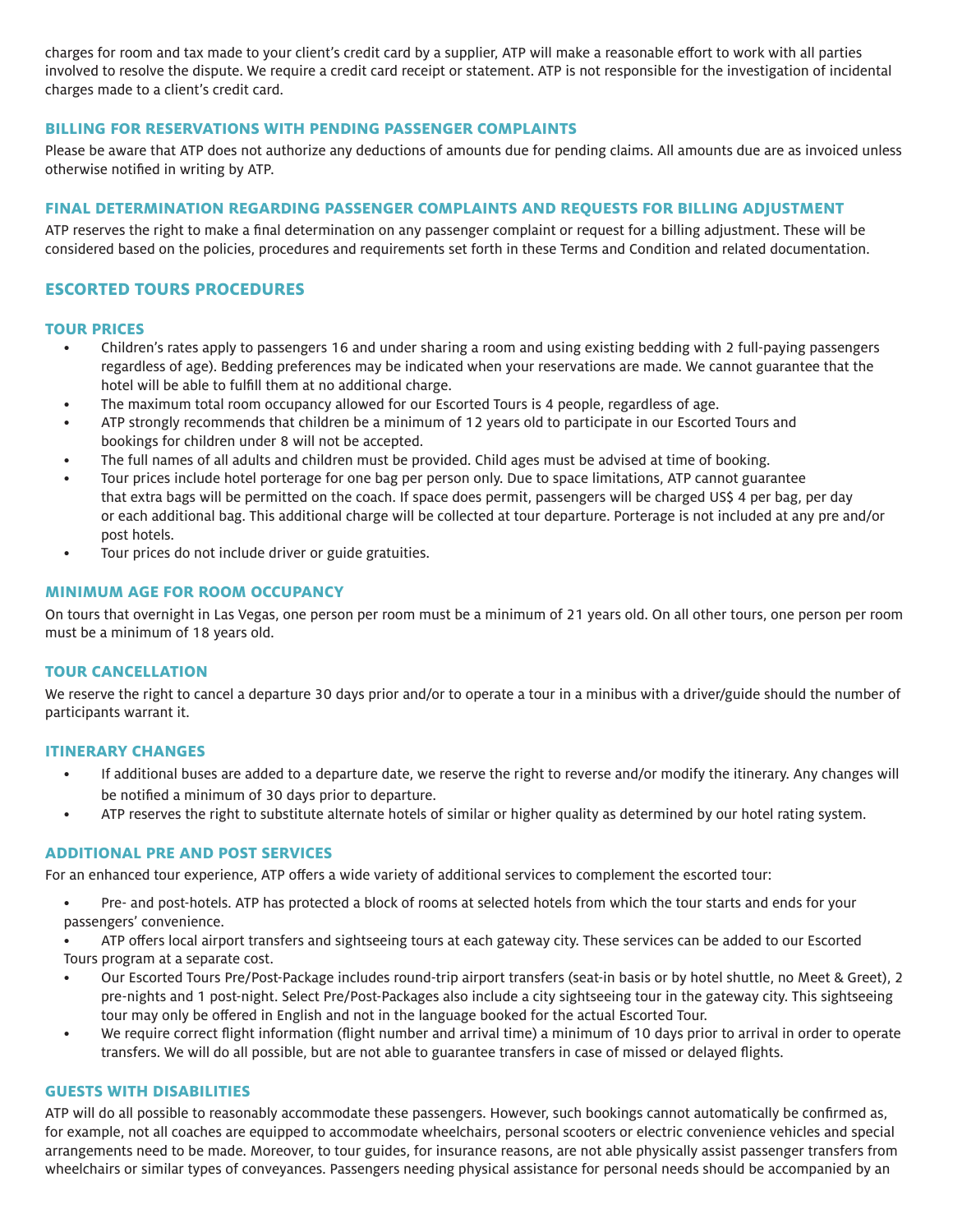able-bodied companion. Guests with disabilities wishing to book an Escorted Tour should be aware that our coaches are not equipped with lifts for wheelchairs and similar types of conveyances. If a guest requires a wheelchair, it needs to be collapsible. Self-propelled wheelchairs of any kind, including personal scooters or electric convenience vehicles, will not be accepted. Should non-compliance with any of these conditions result in additional charges to ATP, then these extra charges will be passed on to you. We will be unable to arrange a wheelchair for this passenger, and the passenger will need to bring his own. If a guest requires reasonable accommodation, please inform us at the time of booking and we will make every attempt to provide this.

# **ESCORTED TOURS VOUCHERING INSTRUCTIONS**

Please provide all passengers traveling as part of an Escorted Tour with the following:

- One voucher for the Escorted Tour including passenger names, tour name and departure date and ATP booking number.
- A separate voucher must be issued for any pre/post-night hotel stays and any additional services. Transfer vouchers must clearly indicate the flight number and departure time, supplier name and telephone number and the number for the ATP emergency line.

# **DEPARTURE & RETURN POINTS**

The place and approximate departure and return times for each of our tours is advised on our website. Please download the tour details from our website, www.ATPtravel.com, and include this important information in your passenger's documentation packet. Although return times are listed as approximate, ATP takes no responsibility for delays caused by traffic, weather or circumstances beyond our control. We strongly suggest that passengers reserve pre and post tour nights in the city of arrival and departure. We also ask that you instruct passengers to call (212) 596-1000 if they will be late for departure or if they cannot find our tour escort at the designated time and place of departure. ATP will not be held responsible for passengers who miss the departure due to incorrect or insufficient information given to them prior to arrival in the United States.

# **DOCUMENTATION**

At the start of the tour, all passengers will receive a documentation kit, including a map and comment form to rate the various components of the tours. Most of this information can also be downloaded from the Escorted Tours section of our website, www.ATP. com, approximately 8 weeks prior to the first departure of the season.

# **MEALS**

Meals are not included unless specifically stated in the tour description and in the list of tour inclusions. We offer breakfast packages on select itineraries at a supplement. Some hotels may offer complimentary breakfast to all hotel guests which is reflected in the breakfast surcharge. No refunds can be given for such complimentary meals. Requests to add daily breakfast to an Escorted Tour after the Escorted Tour has already departed will be subject to a service fee of \$25 per room.

# **SEAT ROTATION**

In fairness to all passengers, ATP has established a seat rotation schedule during the course of our tours. Unfortunately, we are not able to honor requests.

# **OPTIONAL TOURS**

Additional excursions are offered to enhance your passenger's experience. A list of authorized optional excursions with descriptions for each tour can be found on our website. We do not support any excursion that is not part of our authorized excursion list. The tour guides cannot be held responsible for reconfirming any services or excursions which were booked prior to the clients' arrival in the United States.

None of the optional excursions offered are guaranteed to operate as they are subject to a minimum number of passengers, weather conditions, etc. ATP and its tour guides also reserve the right to modify any optional excursion without prior notification.

# **FLIGHT RECONFIRMATIONS**

Due to heightened security regulations, tour guides are unable to reconfirm passenger's return flights.

# **LANGUAGES/DATES**

ATP operates multilingual tours in English, Italian, Spanish and Portuguese. Please note that the general list of departure dates is not available in all languages unless specified. Specific dates have been selected for each of the languages above and are listed on the "Freesale/Language" page of the "Escorted Tours" section of our website at www.ATPtravel.com. Please be sure to check language availability prior to booking any Escorted Tour with us.

# **GROUPS JOINING ESCORTED TOURS**

ATP welcomes small groups joining our scheduled departures. However, we are not able to accommodate specific requests from group leaders for any changes to the itinerary, optional excursions or suppliers, nor can the group leader make changes to the rooming list.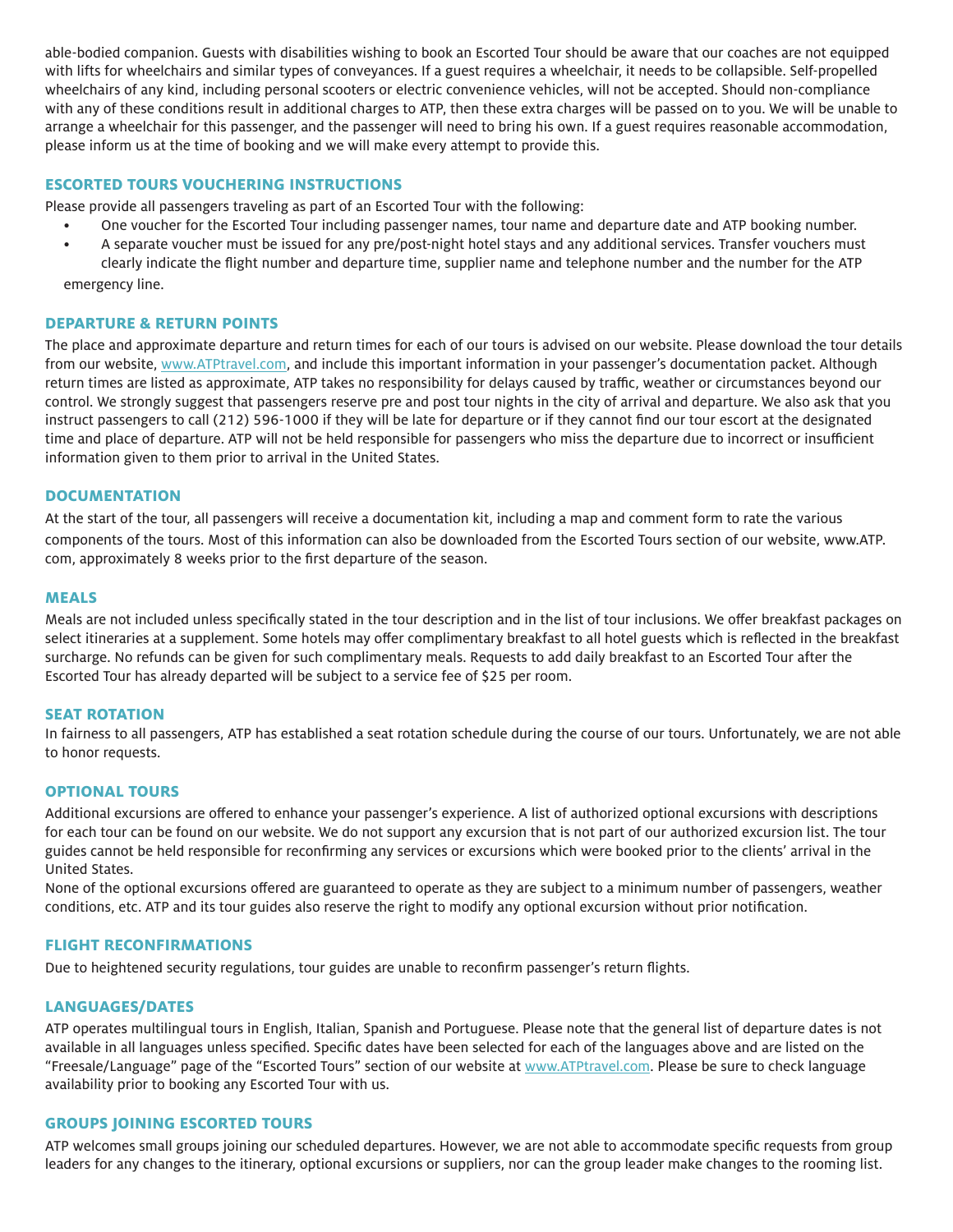The coach cannot be used for private transfers or excursions for the group and they must participate in the scheduled seat rotation.

## **EXCLUSIVE NET GROUP PRICES**

All Escorted Tour itineraries are available to exclusive groups. Each group request will be quoted individually based on prevailing supplier rates and availability at time of request. The final exclusive rate will then be offered with the selected departure date and inclusions.

## **RESERVATION PROCEDURES**

Reservations for Escorted Tours can be made online via our booking engine or by e-mail. Please send all e-mail requests directly to our Escorted Tours Department: E-mail: Escorted@ATPtravel.com

#### **PASSENGER AND AGENT ASSISTANCE LINE FOR ESCORTED TOURS**

ATP offers a 24-hour emergency telephone service via our New York phone number (212) 596- 1000. It is available to provide assistance to both our agents and their passengers. Agents may contact us via email at Escorted@ATPtravel.com.

#### **BOOKING POLICIES**

Each booking received via e-mail or electronically will be confirmed by ATP with a confirmation number. An ATP confirmation number confirms acceptance of the reservation request. The agent is responsible for providing ATP with accurate name, date and product requests as well as timely notice of all cancellations and/or amendments either through written notice (fax or e-mail) or electronically and must be in receipt of an ATP acknowledgement of such. Any bookings that have not been cancelled according to these procedures are considered live reservations and are subject to cancellation charges. All reservations are non-transferable and substitution of one passenger for another upon tour departure is not permitted. Requests are subject to availability; acknowledgement is usually sent within 24 business hours.

## **MULTIPLE BOOKINGS**

You may free sales up to 6 passengers per departure, per day.

## **COMMUNICATION WITH SUPPLIERS**

All communication between our agents/customers and our contracted suppliers must be via ATP. No supplier can make representation on behalf of ATP. ATP cannot be held responsible if these procedures are not followed and will not be liable for any subsequent claims for compensation, refunds or waiving of fees.

#### **CANCELLATION POLICIES**

ATP acknowledges and confirms all booking activity – from the initial reservation to any changes and cancellations thereafter. It is your responsibility to ensure you have an ATP confirmation for your latest activity or you will be charged accordingly.

Cancellation policies for our Escorted Tours are:

- Up to 31 days before tour departure: no charge
- 30 16 days before tour departure: 10% cancellation fee
- 15 01 days before tour departure: 50% cancellation fee
- Day of departure or no-show fee: 100% cancellation fee

ATP maintains separate change and cancellation policies from hotel or service suppliers. No third party is authorized to make representations of any kind on ATP's behalf.

#### **UNUSED SERVICES**

There will be no refund for any tour segment of a prepackaged program that is not used by the passenger.

# **CUSTOMER SERVICE WHILE TRAVELING WITH US**

When passengers have problems, concerns or need to cancel a reservation, ATP is fully committed to addressing these concerns immediately rather than after they return. Passengers or their agents must immediately contact the New York office by telephone at (212) 596-1000. If passengers do not contact our offices at the time of the problem, we reserve the right to turn down requests for compensation. Whenever passengers are asked to pay directly to a supplier, they should contact ATP immediately at the number above to avoid billing issues. In the event that passengers cancel a service on their own, a cancellation number, supplier contact name and date of cancellation should be provided to us. Refunds are subject to our Terms and Conditions and verification by the supplier.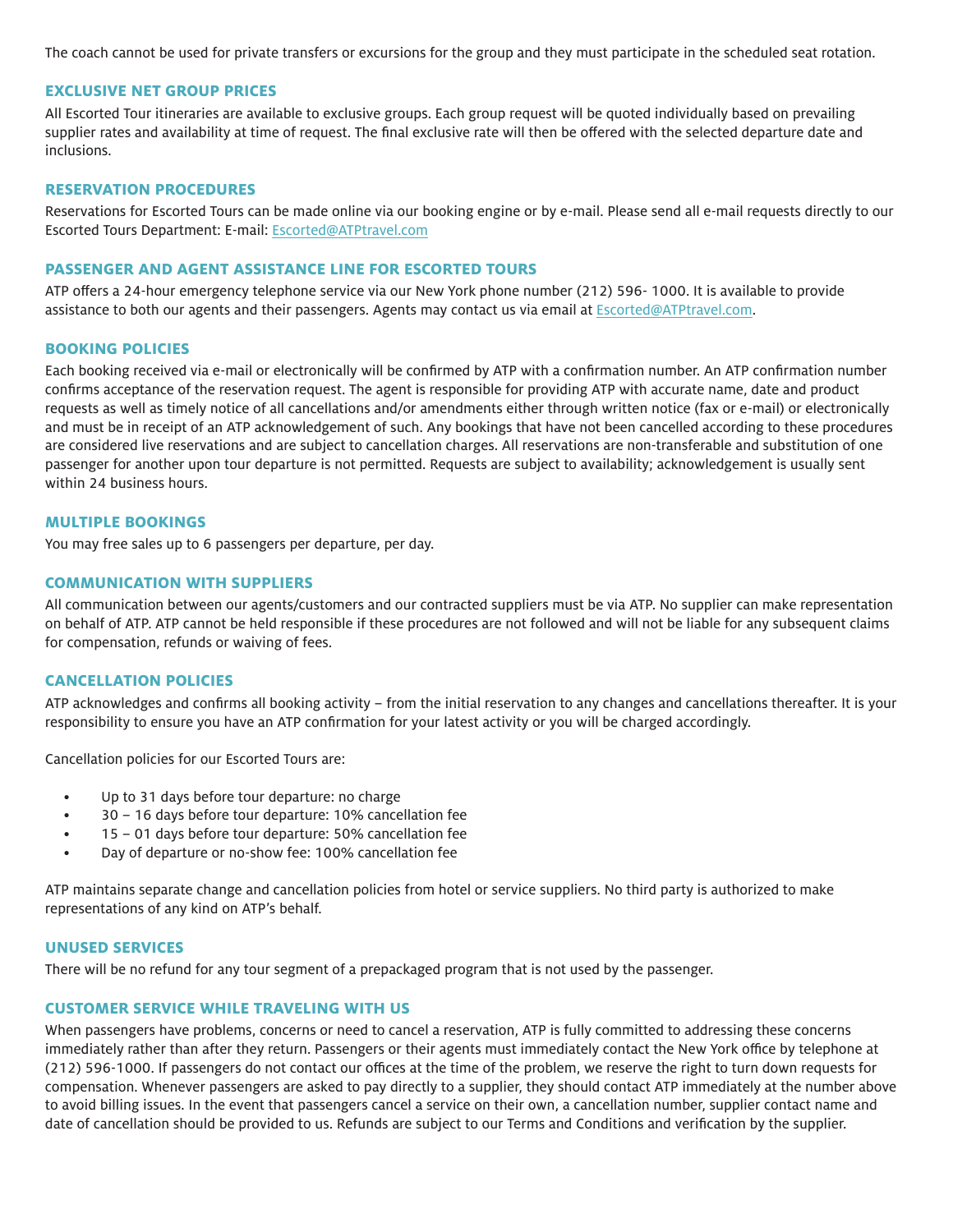## **AFTER TRAVEL SERVICES AND REQUESTS FORBILLING ADJUSTMENTS**

All correspondence regarding passenger complaints and requests for billing adjustments pertaining to Escorted Tours must be sent via email at Escorted@ATPtravel.com. Passenger complaints and requests for refunds and adjustments must be made in writing within 45 days after our services are rendered. We will decline to review claims submitted more than 45 days after services have been rendered. ATP will do its utmost to respond to passenger complaints/adjustments as soon as possible after thoroughly reviewing all relevant details, but we have up to 21 days to respond to claims.

#### **PASSENGER COMPLAINTS RELATED TO CREDIT CARD CHARGES BY SUPPLIERS**

If your reservation was made in accordance with our Terms and Conditions, and your passenger's complaint is related to disputed charges for room and tax made to your client's credit card by a supplier, ATP will make a reasonable effort to work with all parties involved to resolve the dispute. We require a credit card receipt or statement. ATP is not responsible for the investigation of incidental charges made to a client's credit card.

#### **BILLING FOR RESERVATIONS WITH PENDING PASSENGER COMPLAINTS**

Please be aware that ATP does not authorize any deductions of amounts due for pending claims. All amounts due are as invoiced unless otherwise notified in writing by ATP.

#### **FINAL DETERMINATION REGARDING PASSENGER COMPLAINTS AND REQUESTS FOR BILLING ADJUSTMENT**

ATP reserves the right to make a final determination on any passenger complaint or request for a billing adjustment. These will be considered based on the policies, procedures and requirements set forth in these Terms and Condition and related documentation.

#### **GENERAL**

## **OFFICE HOURS**

ATP's headquarter office in New York City is open Monday to Friday from 8:00 AM to 5:00 PM Eastern Time.

#### **HOURS OF OPERATION FOR RESERVATION AND AMENDMENT REQUESTS**

Our reservations office hours are Monday to Friday 8:00 AM to 5:00 PM Eastern (NYC) Time. Requests for reservations or cancellations received after 5:00 PM Eastern (NYC) Time will not be handled until the next business day.

#### **FICTITIOUS BOOKINGS**

Our system does not permit the creation of fictitious bookings. Once confirmed, all bookings are subject to all Terms and Conditions and fictitious bookings will not be honored.

## **VOUCHERS**

Our online reservation system provides agents with the option to print vouchers for all confirmed accommodation and services. If you choose to create your own vouchers, please note the following procedures. A separate voucher must be issued for each hotel and/ or supplier, including any pre- or post-nights booked in conjunction with any package tour. Your vouchers must include all relevant information pertaining to the specific booking or service (i.e. passenger names, children's ages, dates of service, supplier name/ address, room category or service type, etc.) or as otherwise printed on the original ATP vouchers for your booking. Your vouchers must clearly indicate: "Booked and payable by ATP" and show the ATP booking number. This information must be printed in English and appear in a prominent place on your voucher to ensure proper servicing by the supplier. Vouchers must also include ATP's New York office telephone number (212) 596-1000.

#### **UNAUTHORIZED VOUCHERS**

Both our suppliers and ATP reserve the right to refuse to honor vouchers for services not booked through ATP. This may result in your clients being denied accommodation or services. If the hotel or supplier does decide to accommodate the passenger, there is no guarantee that the supplier will not charge the passengers directly. In the event that ATP is charged for these services, the agent will be billed accordingly.

#### **SMOKING**

Smoking is not permitted on touring or sightseeing coaches in the USA and Canada. Smoking is also restricted in most hotels and restaurants, and in certain cities, bars and lounges. Many hotels in the USA and Canada are now 100% non-smoking. Should passengers smoke in an area where this is not permitted resulting in cleaning charges for ATP, then we will pass these charges on to the passengers or the tour operator who made their reservation.

#### **MEDICAL AND PHYSICAL ABILITY TO TRAVEL**

Passengers should be medically, physically and mentally fit for travel. They should consult with their personal physician if they have any questions regarding their medical, physical and mental fitness for travel, including the appropriateness of any inoculations that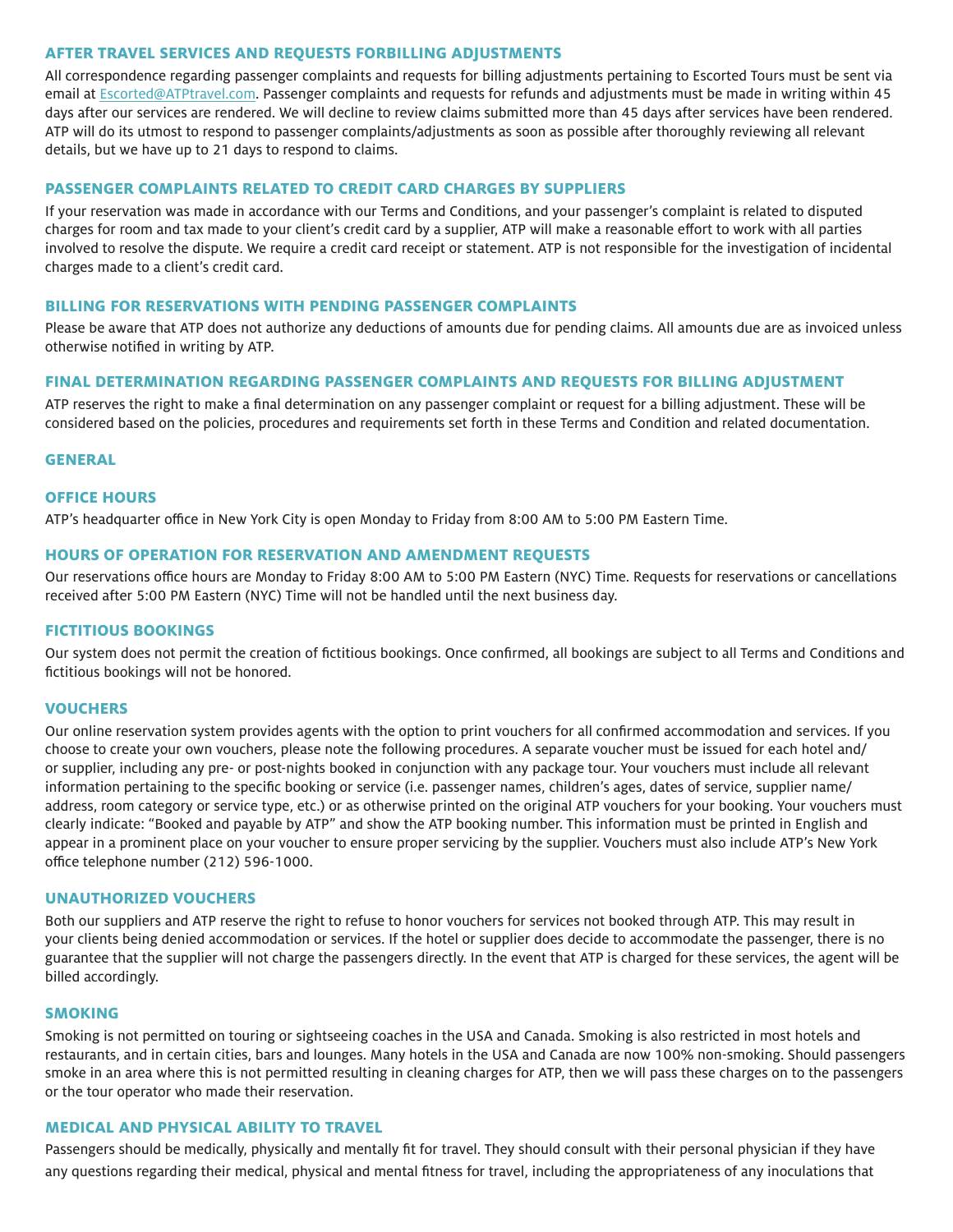may be recommended or required. ATP strives to comply with the Americans with Disabilities Act (ADA) and to provide "reasonable accommodation" to its passengers and guests for all services and accommodation that it directly provides to the public. Furthermore, ATP strives to engage third party service and accommodation providers who also agree to comply with the requirements of the ADA (although ATP cannot warrant or be a guarantor of such compliance by any third party service or accommodation provider). If your passenger has a medical or physical condition that may require reasonable accommodation from ATP, please indicate your needs to us at the time of booking. ATP will do all possible to make reasonable accommodation for these passengers, but bookings cannot automatically be confirmed. Passengers needing assistance for personal needs should be accompanied by an able-bodied companion.

# **AIRPORT TRANSFERS**

Due to heightened security measures, representatives can no longer meet arriving passengers at the arrival gates. Instead, the driver or guide will meet the passenger, either in the baggage claim area or at curbside in front of the terminal building. Passengers must be informed about this procedure. All bookings for transfers must include airline (not code- share airline), flight number, times and hotel name. Please note that ATP offers a number of hotels which are considered outside of the normal areas for transfers to/from. In these cases, hotel pick-up and drop-off may not be available or may require a supplement.

#### **RESPONSIBILITIES**

ATP reserves the right to substitute hotels and services of equal or better standard for those mentioned in the tour itineraries and to alter sightseeing schedules and/or types of transportation whenever and wherever we deem it operationally necessary.

# **TRAVEL DOCUMENTATION**

Travel documents, including visas, as well as compliance with custom regulations, are the responsibility of the passengers. ATP will not be responsible for costs incurred by passengers as the result of having improper or insufficient travel documentation. Proper travel documentation for the purpose of identification upon check-in is also essential.

#### **MEDICAL AND PHYSICAL ABILITY TO TRAVEL**

Passengers should be medically and physically fit for travel. They should consult with their personal physician if they have any questions regarding their medical or physical fitness for travel, including the appropriateness of any inoculations that may be recommended or required. ATP strives to comply with the Americans with Disabilities Act (ADA) and to provide "reasonable accommodation" to its passengers and guests for all services and accommodation that it directly provides to the public. Furthermore, ATP strives to engage third party service and accommodation providers who also agree to comply with the requirements of the ADA (although ATP cannot warrant or be a guarantor of such compliance by any third party service or accommodation provider).

If your passenger has a medical or physical condition that may require reasonable accommodation from ATP, please indicate your needs to us at the time of booking.

ATP will do all possible to make reasonable accommodation for these passengers, but bookings cannot automatically be confirmed. Passengers needing assistance for personal needs should be accompanied by an able-bodied companion.

# **HOTEL CLOSURES/FORCE MAJEURE**

On occasions, circumstances beyond our control ("Force Majeure") may mean that passengers have to be moved to alternate accommodation.

If the circumstances are deemed to be beyond our control, ATP will not be responsible for any additional cost incurred in finding alternate accommodation. The performance of any reservation agreement for hotels or services is subject to circumstances including (but not limited to), hotel closures, ownership changes (making contract null and void), Acts of God or Nature (including fire, flood, earthquake, inclement or intemperate weather or storm, hurricane or other natural disaster), war, invasion, act of foreign enemies, hostilities (whether war is declared or not), civil war, rebellion, revolution, insurrection, military or usurped power or confiscation, terrorist activities, nationalization, government sanction, blockage, embargo, labor dispute, strike, lockout or interruption or failure of utilities or telephone service. ATP may not be held liable in any matter of Force Majeure.

The sale of our contracted rates and products on the Internet, without prior explicit written approval from ATP, is strictly prohibited. Violation of this rule may result in the termination of your contract with ATP.

## **TYPES OF SERVICES PROVIDED**

ATP is a receptive tour operator, operating as a wholesaler of travel products in the United States. As such, it acts as a facilitator only and not as a provider of hotel and local services. The suppliers of transportation, sightseeing, hotel accommodation, meals and other services and attractions, as well as tour escorts, are independent contractors and not agents or employees of ATP and therefore neither ATP nor any of its affiliates shall be liable for any personal injury or death or damage to or loss of property arising out of the performance or non-performance by such persons and entities or arising out of other incidents while on tour including without limitation equipment breakdown, accidents, theft, lost or damaged baggage, strikes, delays and cancellation of or changes in itinerary, schedules, etc. ATP has no liability for, and will make no refund in the event of any third party delay, cancellation, overbooking, strike or any other force majeure or cause beyond its direct control.